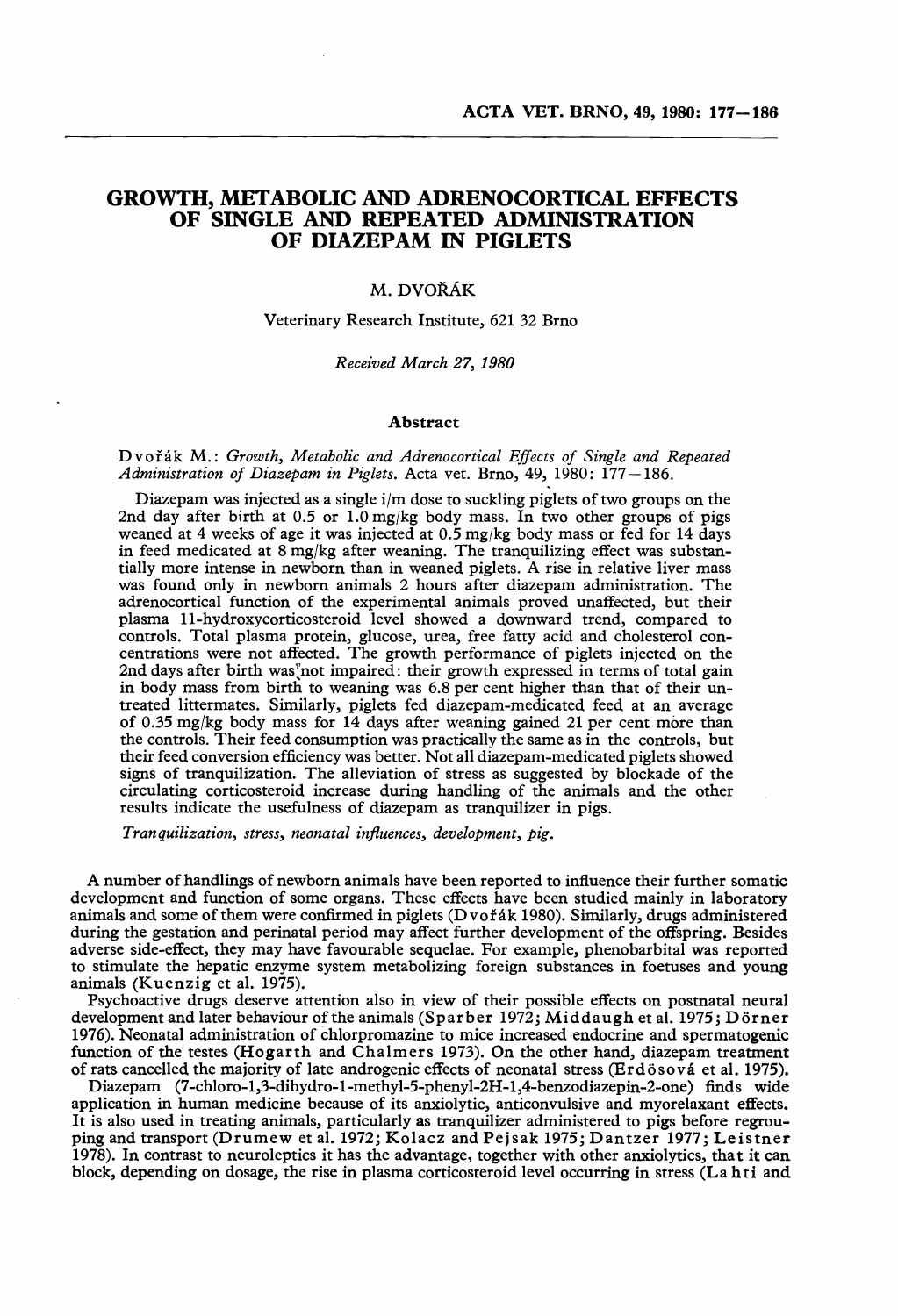Barsahn 1975). Given to piglets i/m at 0.25 mg/kg body mass it did not induce eosinopenia characteristic of enhanced adrenocortical activity and showed good sedative effects as the animals were grasped and handled ( $D$ vorak and Raszyk 1975).

The objectives of the present study were to elucidate the action of diazepam on adrenocortical function and selected parameters of substance metabolism and to assess the effects of its administration to newborn piglets, including its possible late effects on somatic development and other indicators at early weaning and after weaning. Moreover, relatively small doses of diazepam were given to weaned piglets for 14 days to study its effects on feed intake and utilization and its other pharmacological effects with the objective to assess the usefulness of its oral administration as a protection against the consequences of stress. Another objective was to find whether diazepam would exert different tranquilizing effects in newborn and weaned pigs.

### Materials and Methods

Four groups of Large White piglets with approximately equal sex distribution reared in the Institute and weaned at 4 weeks of age on to a commercial prestarter (COS 1) and a starter (COS 2) were employed. All experimental treatments, blood collections from the cranial vena cava, weighing and exsanguinations by decapitation were carried out or started between 7 and 9 a.m, without previous food deprivation.

Group 1 comprised 8 experimental piglets and 7 controls from two litters. They were weighed on the second day after birth (32 to 36 hours after the farrowing was completed) and the experimental animals were injected i/m with diazepam (Faustan, VEB Arzneimittelwerk, Dresden) at the rate of 0.5 or 1.0 mg/kg. Two hours later all the animals were blood-sampled and killed.

Group 2 comprised 10 experimental weaned piglets and 8 control littermates aged 5 to 7 weeks. The experimental animals were treated i/m with diazepam at the rate of 0.5 mg/kg. All the animals were blood-sampled immediately before the start of the experiment and 1 1/2 and 3 hours later and determinations were made of blood plasma Il-hydroxycorticosteroid (II-ORCS), glucose, free fatty acids (FFA) and total cholesterol concentration.

Group 3 comprised 19 experimental piglets and 19 control littermates selected from seven litters according to sex and body mass. On the 2nd day after birth the experimental animals were injected i/m with diazepam at the rate of 0.5 mg/kg after all the animals were weighed and marked. The experimental and control animals were weighed at regular intervals and weaned at an average of 27 days of age. Two weeks later 11 animals of each group were exsanguinated. Blood examinations were made at weaning and 7 and 14 days after weaning.

Group 4 comprised 11 experimental piglets and 11 controls from 3 litters. After weaning at 28 to 29 days of age the experimental animals were fed for 14 days the commercial fed mixture medicated with diazepam at 8 mg/kg feed using crushed Diazepam SPOFA tablets in a flour premix, while the controls were fed the same feed without medication. Six animals of each group were exsanguinated at the end of the experiment.

In addition to checks on the clinical state and gain in body mass, determinations were made of blood plasma total protein, glucose, urea, FFA, total cholesterol and II-ORCS. In exsanguinated piglets determinations were made of their actual and relative adrenal and liver mass and of the production of 17-hydroxycorticosteroids (17-0RCS) by adrenal tissue in vitro on incubation with adrenocorticotrophic hormone (ACTR). The methods used were described in a previous report (Dvořák 1980). The results are tabulated as arithmetic means  $+$  standard deviations and shown graphically as means  $\pm$  standard errors of the means. The significance of the differences of the means was assessed by Student's t-test.

### Results

The two different dose levels of diazepam given to newborn piglets of Group 1 resulted in almost the same clinical and laboratory findings. The animals fell asleep within 15 min. of diazepam administration and remained lying under the heat lamp or scattered around the sow and did not awake when gripped or when their littermates were sucking. This state continued for nearly two hours, at the end of which the majority of piglets moved with a staggering gait, regardless of the dose level in one litter, but only after the diazepam dose of  $0.5 \text{ mg/kg}$  body mass in the other one. All the experimental animals were apathetic at exsanguina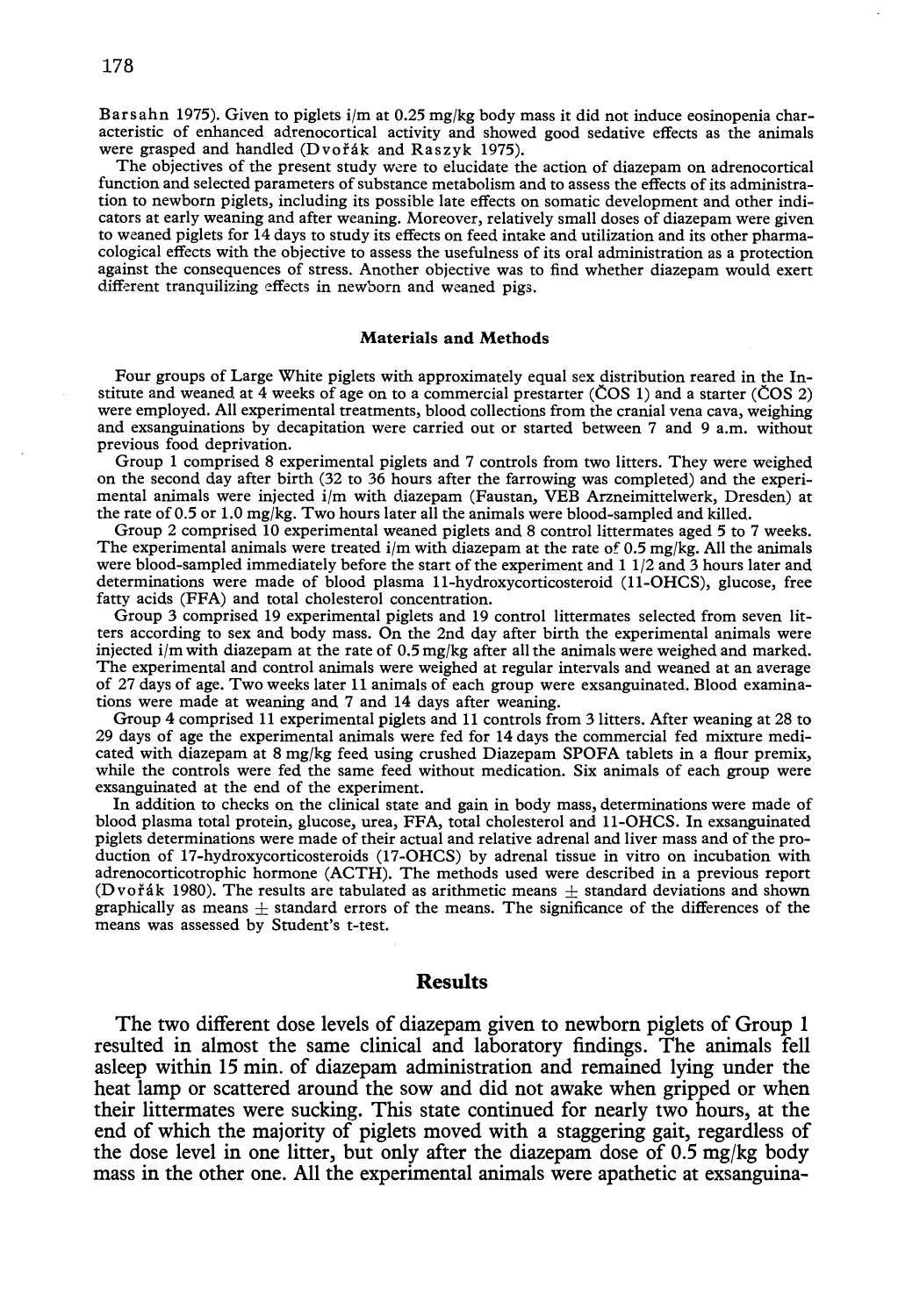tion. Since the mean plasma II-ORCS level 2 hours after diazepam administration was 431 nmol/l in piglets given the drug at 1.0 mg/kg and 439 nmol/l in those treated at  $0.5 \text{ mg/kg}$  and since not even the values for the other criteria differed substantially between the two subgroups, the data for the two treatments were pooled. As compared to controls the administration of diazepam had no significant effect on any of the criteria under study except relative liver mass which was higher  $(P < 0.05)$  in the experimental piglets. On the other hand, the plasma II-ORCS, urea and FFA concentrations of these animals showed a downward trend (Table 1).

|                                                                                                                                                                                         | Table 1 |  |  |
|-----------------------------------------------------------------------------------------------------------------------------------------------------------------------------------------|---------|--|--|
| Body mass and parameters of adrenocortical function and substance metabolism in piglets two hours after<br>$i/m$ treatment with diazepam at 0.5 or 1.0 mg/kg on the 2nd day after birth |         |  |  |
|                                                                                                                                                                                         |         |  |  |

|                                         | Diazepam        | Control         |
|-----------------------------------------|-----------------|-----------------|
| No. of piglets                          | 8               |                 |
| Body mass (kg)                          | $1.50 \pm 0.30$ | $1.51 \pm 0.32$ |
| Liver mass                              |                 |                 |
| actual(g)                               | $41.4 + 9.9$    | $38.4 + 8.7$    |
| relative $(g/kg)$                       | $27.4 + 2.3$    | $25.4 + 0.8$ a  |
| Adrenal mass                            |                 |                 |
| $actual$ (mg)                           | $218 + 52$      | $220 + 83$      |
| relative $(mg/kg)$                      | $147 + 29$      | $145 + 31$      |
| Production of 17-OHCS in vitro          |                 |                 |
| $( \mu \rho$ per 100 mg adrenal tissue) | $14.7 + 1.8$    | $14.8 + 1.7$    |
| Plasma 11-OHCS (nmol/1)                 | $436 + 71$      | $474 + 58$      |
| Total plasma protein $(g/l)$            | $58.1 + 7.0$    | $54.8 + 9.8$    |
| Plasma glucose (mmol/l)                 | $5.14 + 0.43$   | $5.28 + 0.59$   |
| Plasma urea (mmol/l)                    | $7.25 + 1.79$   | $7.82 + 2.49$   |
| Plasma FFA $(\mu \text{ mol/l})$        | $161 + 71$      | $197 + 85$      |
| Plasma cholesterol (mmol/l)             | $1.95 \pm 0.48$ | $1.92 + 0.44$   |
|                                         |                 |                 |

Difference between the means significant ( $P < 0.05$ ).

In Group 2 comprising weaned piglets the tranquilizing effect of diazepam at 0.5 mg/kg body mass was less pronounced than in newborn animals; nevertheless, it made itself felt at both  $1\frac{1}{2}$  and 3 hours after administration. If recumbent, the experimental animals regained their feet when touched and continued to eat. However, they could be seized quite easily and offered little resistance at blood collections. Their plasma II-OHCS levels fell slightly by 3 hours after diazepam administration in contrast to the controls where the II-ORCS value rose together with the FFA concentration by  $1\frac{1}{2}$  hours. However, the differences were not significant (Fig. I). The blood glucose level underwent no change in either the experimental or control animals. The cholesterol level decreased from  $2.78 +$  $\pm$  0.65 to 2.48  $\pm$  0.60 mmol/in the experimental animals and from 2.68  $\pm$  0.65 to  $2.45 + 0.78$  mmol/l in the controls.

Diazepam administration to newborn pigs of Group 3 produced no adverse late effects. On the contrary, the experimental piglets exhibited a better somatic growth and a higher total gain in body mass than the controls  $(6.17 + 1.39 \text{ vs.})$  $5.75 + 1.78$  kg) during the suckling period. They gained faster than the controls from the first week of life till the third week. Afterwards their growth rate slowed down and they were less thrifty than the controls after weaning, at which time the body mass of the experimental and control piglets was approximately equal (Table 2). The 11-OHCS, FFA (Fig. 2), total protein, glucose, urea and cholesterol levels (Table 2) showed no significant differences between the experimental and control animals at either weaning or 7 and 14 days after weaning. A rise in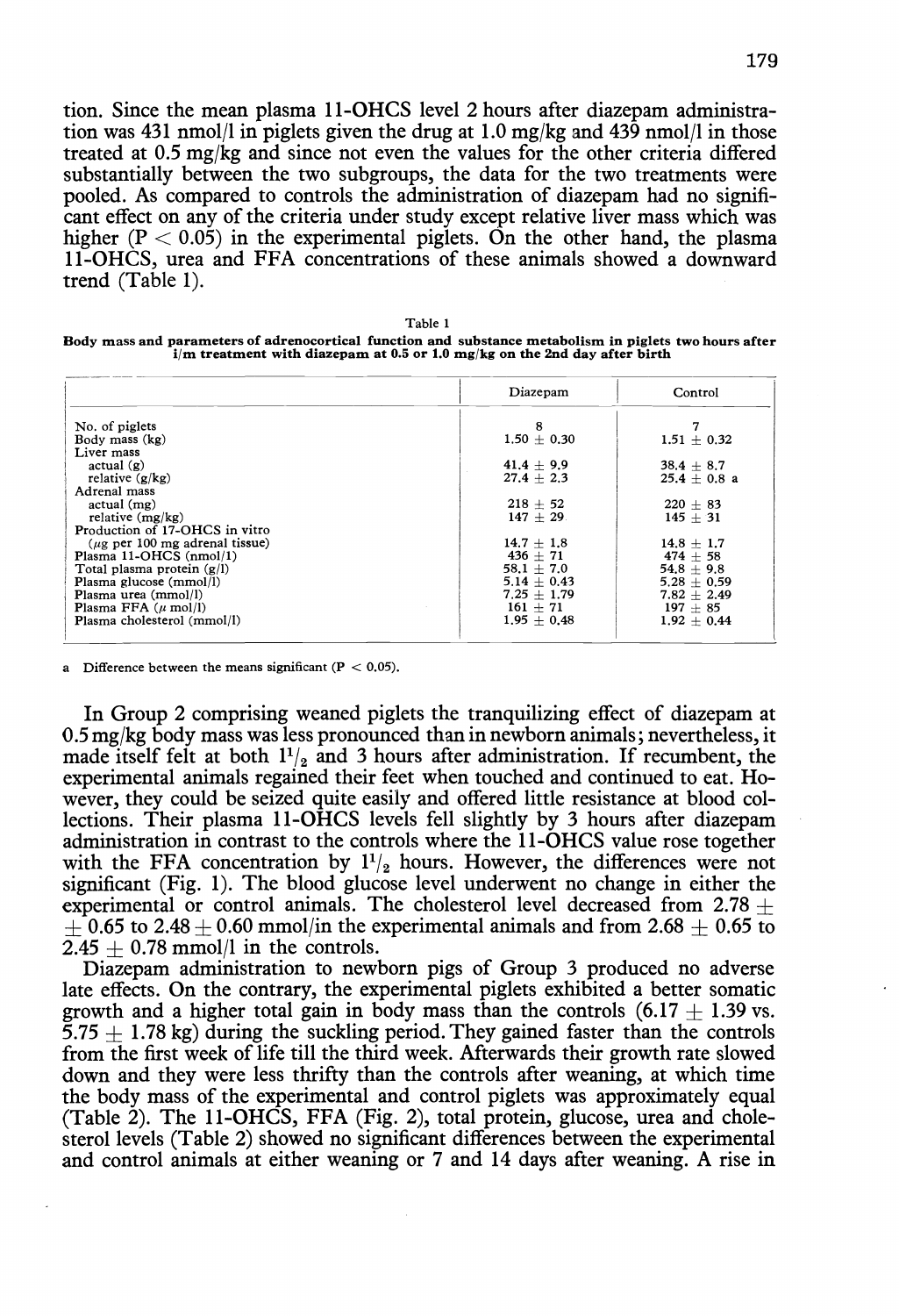Table 2 Parameters of growth, adrenocortical function and substance metabolism in six-week-old piglets injected i/m with diazepam at 0.5 mg/kg on the second day after birth

|                                      | Diazepam        | Control         |
|--------------------------------------|-----------------|-----------------|
| No. of piglets (No. exsanguinated)   | 19(11)          | 19(11)          |
| Body mass (kg)                       |                 |                 |
| 1 day after birth                    | $1.40 + 0.26$   | $1.40 \pm 0.21$ |
| 4 days after birth                   | $1.78 + 0.43$   | $1.77 + 0.39$   |
| 20 days after birth                  | $5.79 \pm 1.16$ | $5.33 \pm 1.43$ |
| at weaning on the 27th day           | $7.57 + 1.43$   | $7.15 \pm 1.80$ |
| 7 days after weaning                 | $7.39 + 1.50$   | $7.00 + 2.05$   |
| 14 days after weaning                | $8.94 + 1.92$   | $9.02 + 2.25$   |
| Body mass gain from birth to weaning | $6.17 + 1.39$   | $5.75 \pm 1.78$ |
| Body mass gain after weaning         | $1.31 + 0.88$   | $1.86 \pm 0.89$ |
| Liver mass                           |                 |                 |
| actual(g)                            | $280 + 47$      | $276 \pm 62$    |
| relative $(g/kg)$                    | $28.9 + 3.0$    | $29.2 \pm 4.2$  |
| Adrenal mass                         |                 |                 |
| $actual$ (mg)                        | $687 + 89$      | $697 + 89$      |
| relative $(mg/kg)$                   | $72.2 + 13.5$   | $74.3 + 20.8$   |
| Production of 17-OHCS in vitro       |                 |                 |
| $(\mu$ g per 100 mg adrenal tissue)  | $9.22 + 1.59$   | $8.26 + 1.60$   |
| Total plasma protein $(g/l)$         | $49.2 \pm 4.4$  | $47.8 \pm 3.7$  |
| Plasma glucose (mmol/l)              | $5.61 + 0.72$   | $5.45 \pm 0.74$ |
| Plasma urea (mmol/l)                 | $6.05 + 1.10$   | $6.06 + 1.15$   |
| Plasma cholesterol (mmol/l)          | $2.15 + 0.53$   | $2.02 + 0.50$   |
|                                      |                 |                 |



urea concentration  $(P< 0.01)$  and a fall in all the remaining indicators  $(P < 0.05$  or 0.01) were recorded in both the experimental and control animals at weaning time. In exsanguinated animals the liver mass, adrenal mass and the production of 17-0HCS by adrenal tissue in vitro also did not show significant differences between the experimental and control animals (Table 2).

Feeding of diazepam-medicated feed to weaned piglets of Group 4 for 14 days had a favourable, though not significant, effect on growth rate; the experimental animals gained 480 g more than the controls. Their body mass rose from  $7.55 + 1.44$ to  $9.78 + 1.40$  kg against an increase from 7.51  $+$  1.74 to 9.26  $+$  1.83 kg in the controls. The indicators of substance metabolism under study showed no significant differences

### Fig. I.

Levels of Ll-hydroxycorticosteroids and free fatty acids in the blood plasma of weaned piglets after i/m administration of diazepam at 0.5 mg/kg (closed circles), compared with untreated controls (open circles).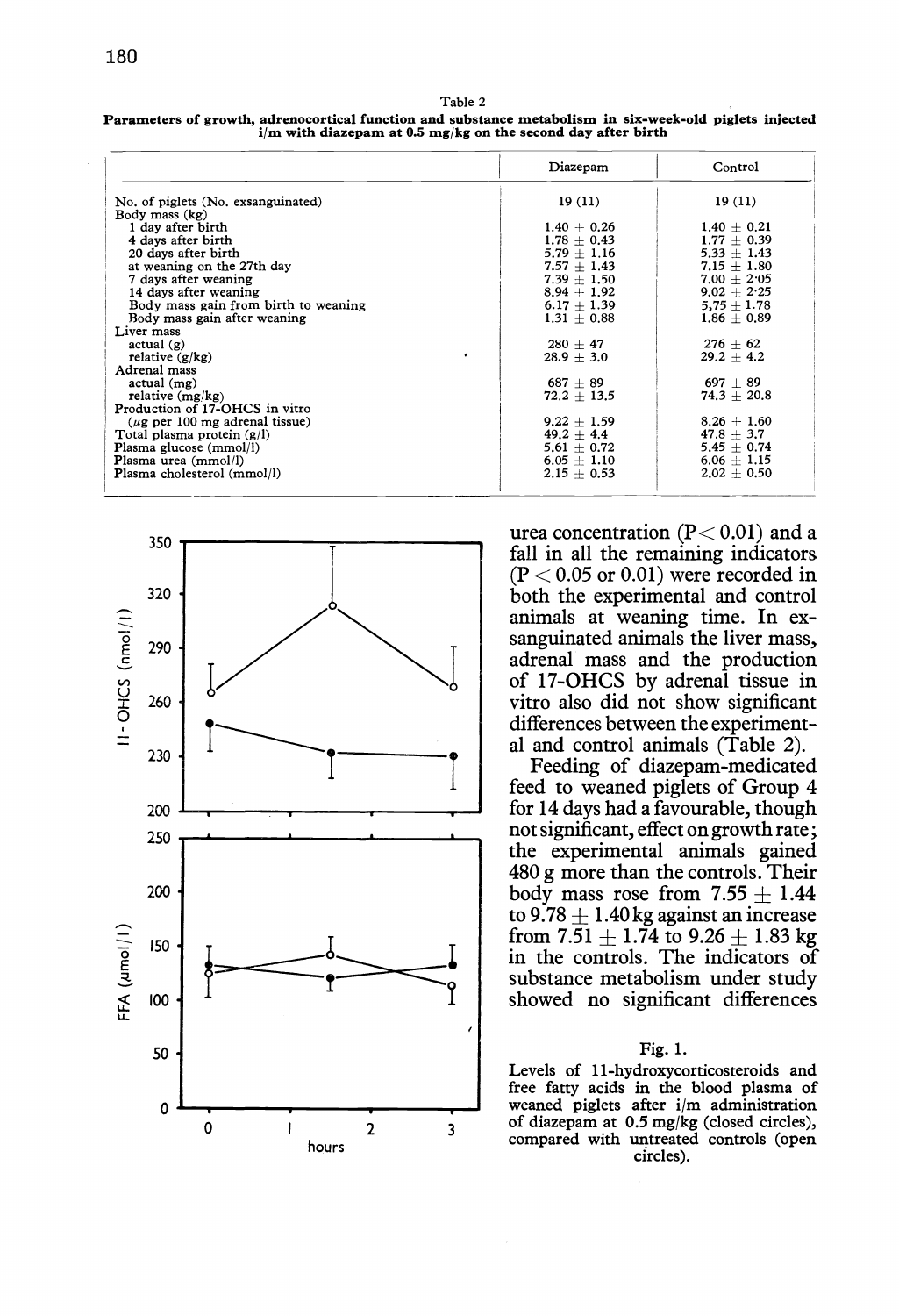between the experimental and control animals; at 14 days the glucose level was slightly higher  $(5.11 +$  $+$  0.49 vs. 4.89  $+$  0.54 mmol/l) and the urea level slightly lower  $(6.14 +$  $\pm$  0.95 vs. 6.45  $\pm$  0.92 mmol/l) in the experimental animals than in the controls. The plasma 11-OHCS concentration, too, differed little between the experimental and control animals at the individual examinations; only its decline during the first postweaning days was somewhat deeper in the diazepam-fed animals (from  $328 + 63$  to  $232 +$  $+36$  nmol/l) than in the controls (from 309  $+$  69 to 235  $+$  38 nmol/l). The relative adrenal and liver mass showed hardly any difference between the experimental and control animals, the production of 17-OHCS in vitro was lower in the diazepamfed animals  $(10.9 + 3.8 \text{ vs. } 12.5 +$  $+$  5.6  $\mu$ g/100 mg adrenal tissue). The feed consumption was approximately equal (4.95 kg and  $4.86$  kg per animal during  $14$  days, respectively), but its utilization was better in the medicated animals  $(2.22 \text{ vs. } 2.77 \text{ kg/kg}$  body mass gain). Sedative effects of diazepam added to the feed did not make themselves



Levels of 11-hydroxycorticosteroids and free fatty acids in the blood plasma of neonatally diazepam--treated piglets (closed circles) at weaning and 7 ans 14 days after weaning, compared with untreated controls (open circles).

felt in two litters where no distinct differences were observed in the behaviour of the animals either in pens or when grasped. In the third litter where pigs became restless after weaning the effects of the medication were apparent: the medicated animals were recumbent more frequently and offered less resistance when grasped. The mean daily intake of diazepam per animal was 3.0 mg, i.e. about  $0.35$  mg per kg body mass.

## **Discussion**

In view of the immediate pharmacological effect of diazepam it is noteworthy that the clinical manifestations of tranquilization in newborn piglets were substantially different than in older animals. Diazepam does not generally produce neuroleptic action; it failed to do so in pigs even a dose as high as  $4 \,\mathrm{mg/kg}$  (Drumew et al. 1972). Clinical manifestations of diazepam depend on its concentration in the blood and are particularly marked after intravenous administration, being manifested in man mainly by somnolence, unclear vision, amnesia and incoordination (Hillestad et al. 1974). With increasing diazepam doses its sedative effect rises more rapidly than the anxiolytic one (Wender et al. 1977). To tranquilize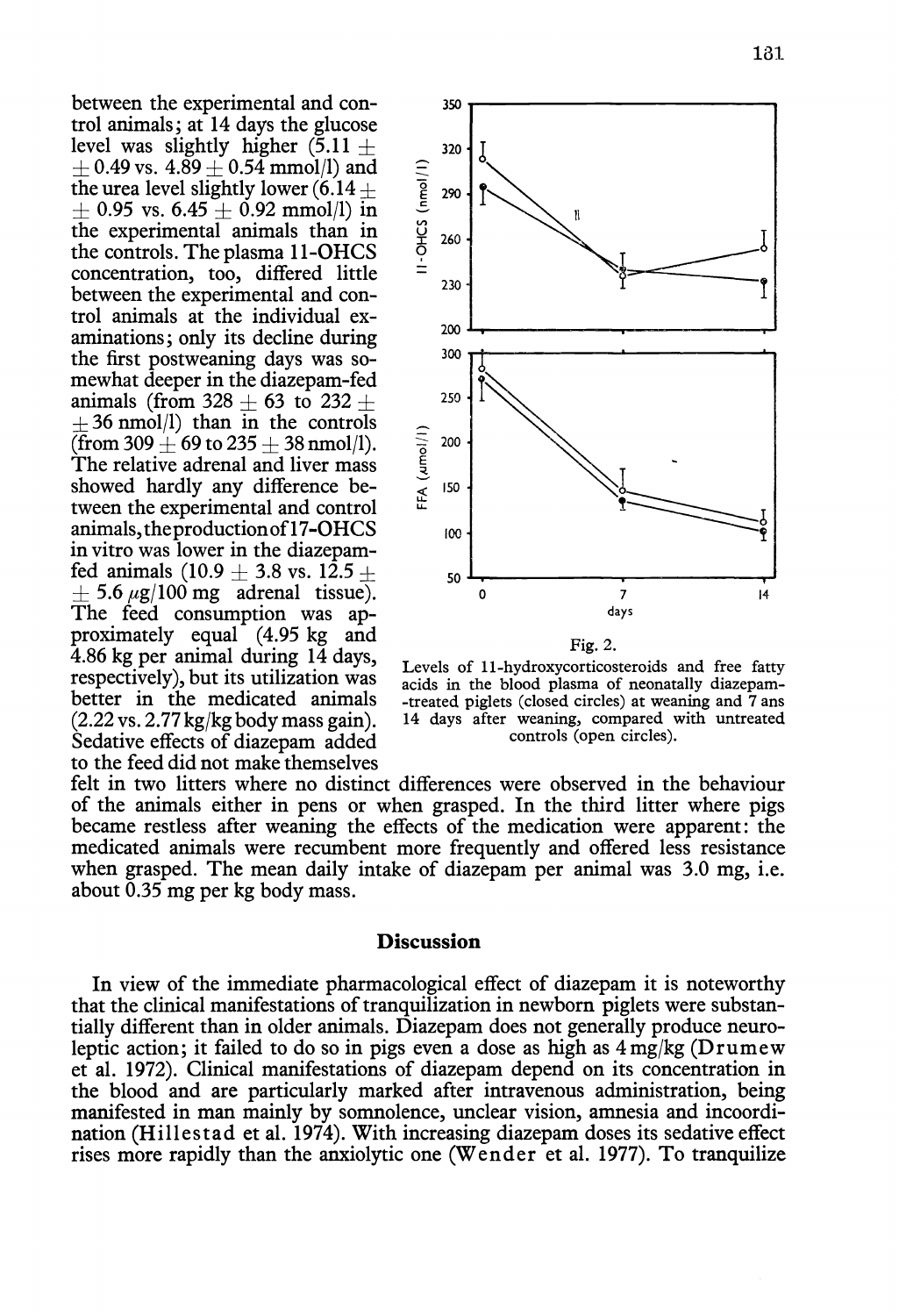182

fallow-deer before treatment, diazepam-medicated feed was fed at a rate as high as 38 mg diazepam/kg body mass (Done et al. 1975). It can therefore be concluded that the effects of diazepam in newborn piglets in the present study were substantially greater than would correspond to the dose employed. Clinically, they were rather reminiscent of the comatose state described in rabbits, cats and rats with intoxication produced by diazepam doses of 80 to 120 mg/kg (N agy and Décsi 1978). A factor probably involved in the intensity of the effects is the drugmetabolizing hepatic enzyme activity which is low in piglets after birth (Short et al. 1972). Viewed in this light the enlargment of the liver after neonatal administration of diazepam seems to have been of toxic character rather than a result of mechanisms similar to hepatomegalic effects of phenobarbital that proved significant in weaned, but not in newborn piglets  $(D\nu \circ \hat{\alpha} k$  1979b). It is apparently transitory and has no adverse consequences. Similarly, reserpine produced more intense and longer-acting effects in newborn than in adult rats (Bartolome and Slotkin 1976).

Generally it can be argued that diazepam administration to piglets at a rate of 0.5\_mg per kg body mass on the second day after birth is sufficient to produce a state involving the CSN. This is corroborated by the data on the distribution of diazepam and its metabolites in the brain of cat and their affinity for thalamus, hypothalamus and hypophysis (Placidi et al. 1976). Studies focussed on positive effects of neonatal loads generally explained their action by changes in the responsiveness of the system regulating adrenocortical function (Levine 1960). Attempts were therefore made to demonstrate that loads used most frequently in rats during the neonatal period increase corticosterone secretion, thereby affecting the maturation of the hypothalamus (Denenberg et al. 1967). On the other hand, substances that suppress adrenocortical function may inhibit the effects of neonatal stimulation. With this in view it was demonstrated that  $i/p$ injection of saline or ACTH into rats at 2 days of age increased their serum corticosterone levels, whereas diazepam injection cancelled the stress-producing action of the procedure associated with injection, since the serum corticosterone levels were below those found in the controls (Erdösová et al. 1975). Diazepam administered to four-day-old rats decreased their corticosterone concentration when given at a low level (1 mg/kg), but increased it when given at the rate of 10 mg/kg (Erdösová et al. 1977). In the present study, diazepam given to newborn piglets at 0.5 and 1.0 mg/kg reduced slightly their plasma 11-OHCS level as compared with untreated controls. In weaned pigs the plasma 11-OHCS concentration was not changed by diazepam at 0.5 mg/kg, but it showed a transient slight increase in the controls blood-sampled from the cranial vena cava in the same way. However, a large dose and a small dose of diazepam are rather relative terms as evident from the clinical manifestations in newborn piglets and from the effects of various benzodiazepines on the plasma corticosteroid level of stressed rats vhich was lowest at  $8 \text{ mg/kg}$  (Lahti and Bersuhn 1975).

The load of the neonatal organism with diazepam had no negative effects. On the contrary, diazepam-treated piglets had better growth performance than the controls from birth to weaning. Whether this was due to the neonatal stimulation or to the alleviation of the stress caused by concurrent handling of the piglets cannot be determined on the basis of the criteria under study. Young rats treated in a similar way also showed no significant differences in adrenocortical activity as against controls, yet their body mass was higher (Erdösová et al. 1975). It appears probable that neonatal administration of diazepam also exerts a direct ef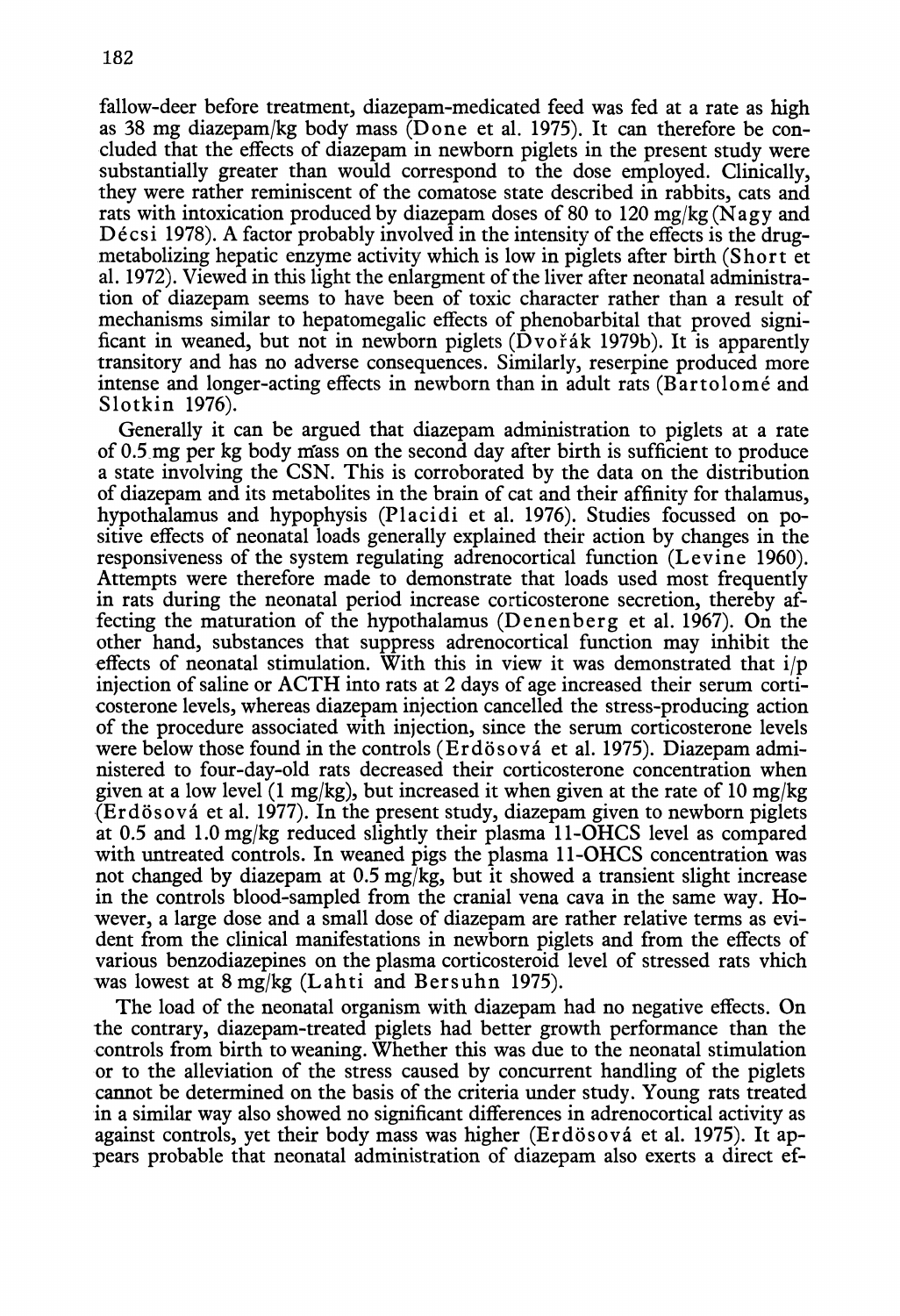feet on the CNS and not only through cortisol. Moreover, the postnatal development of adrenocortical function in pigs is different from that found in rats  $(D\nu\ddot{o}$ - $\check{\text{r}}$ ák 1972a) and the results of neonatal stimulation in these two species may not be the same.

The indicators of substance metabolism, too, showed hardly any differences between the experimental and control piglets. The changes recorded after weaning in Groups 3 and 4 were the same as those found in previous studies from our laboratory (Dvořák 1979a, b, 1980). The results of both single and prolonged diazepam administration suggest that under the conditions used the drug exerted no marked effect on the metabolism of the main nutrients. The transient rise of FFA level in Group 2 was induced by glucocorticoids or adrenaline  $(D\nu o^{\dagger}$ ák 1979a) rather than by diazepam.

The intake of diazepam in feed at an average rate of  $0.35$  mg/kg during 14 days after weaning promote the gain in body mass. The suppressive effects on adrenocortical activity at days 7 and 14 were slight. At this time a decrease in both 17-OHCS and 11-OHCS levels is a common finding  $(D\nu \circ \check{\mathsf{A}} k$  1972a, 1980). This may be a favourable feature in relation to the glucocorticoid catabolic effects but at the same time an adverse one in relation to the defence of the organism against some noxae such as intoxications. However, the first postweaning days in pigs are accompanied by a state of stress with signs of enhanced adrenocortical activity (Dvořák 1972b) which, together with other changes and situations, may be an obstacle to successful weaning. One of them is a more or less intense psychic disturbance of the piglets. And it is in this sphere that tranquilizers may prove useful. In contrast to the data reported for rats and mice treated with a single dose of benzodiazepines (Soubrie et. al. 1975), the total feed consumption of the experimental piglets was not higher, but their feed efficiency was better than in the controls, similarly to the observations on phenobarbital intake  $(D\nu o^2)$ 1979b). Another benzodiazepine, elfazepam, given to sheep was also reported to increase the digestibility of the feed ( $\overline{K}$ rabill et al. 1978).

The growth-promoting effects of diazepam are to a certain extent contradicted by the finding that its sedative effects were not observed on prolonged administration in the majority of the animals. This, however, does not imply that its sedative action was nil. Apparently there are no substantial differences in diazepam effects between intramuscular and oral administration of the same doses (Hillestad et al. 1974). Other experiments on pigs showed that diazepam was more effective at 3 to 4 mg/kg than at 1 mg/kg; animals given such high doses were mostly recumbent, apathetic and showed only little response when pricked with a needle (Drumew et al. 1972). However, lower diazepam doses are sufficient to produce sedation. One mg diazepam per kg body mass was recommended for tranquilization of pigs using a single oral dose of Relanimal (Polfa), a Polish product, but two doses of only 0.2 mg/kg were effective in reducing losses due to transport (Kolacz and Pejsak 1975). Distinct sedation was also observed after  $i/m$  administration of diazepam at 0.15 a 0.25 mg/kg (Dvořák and Raszyk 1975). The aforementioned discrepancy can be explained by different metabolism of diazepam on chronic administration where its main metabolite, N-desmethyldiazepam, present in the CSN antagonizes acute effects of diazepam so that its sedative and myorelaxant action is reduced (Placidi 1976). Added to this is the fact that food intake in the first days after weaning is less than in the second week and the quantity of ingested active ingredient was not always sufficient to induce distinct sedation.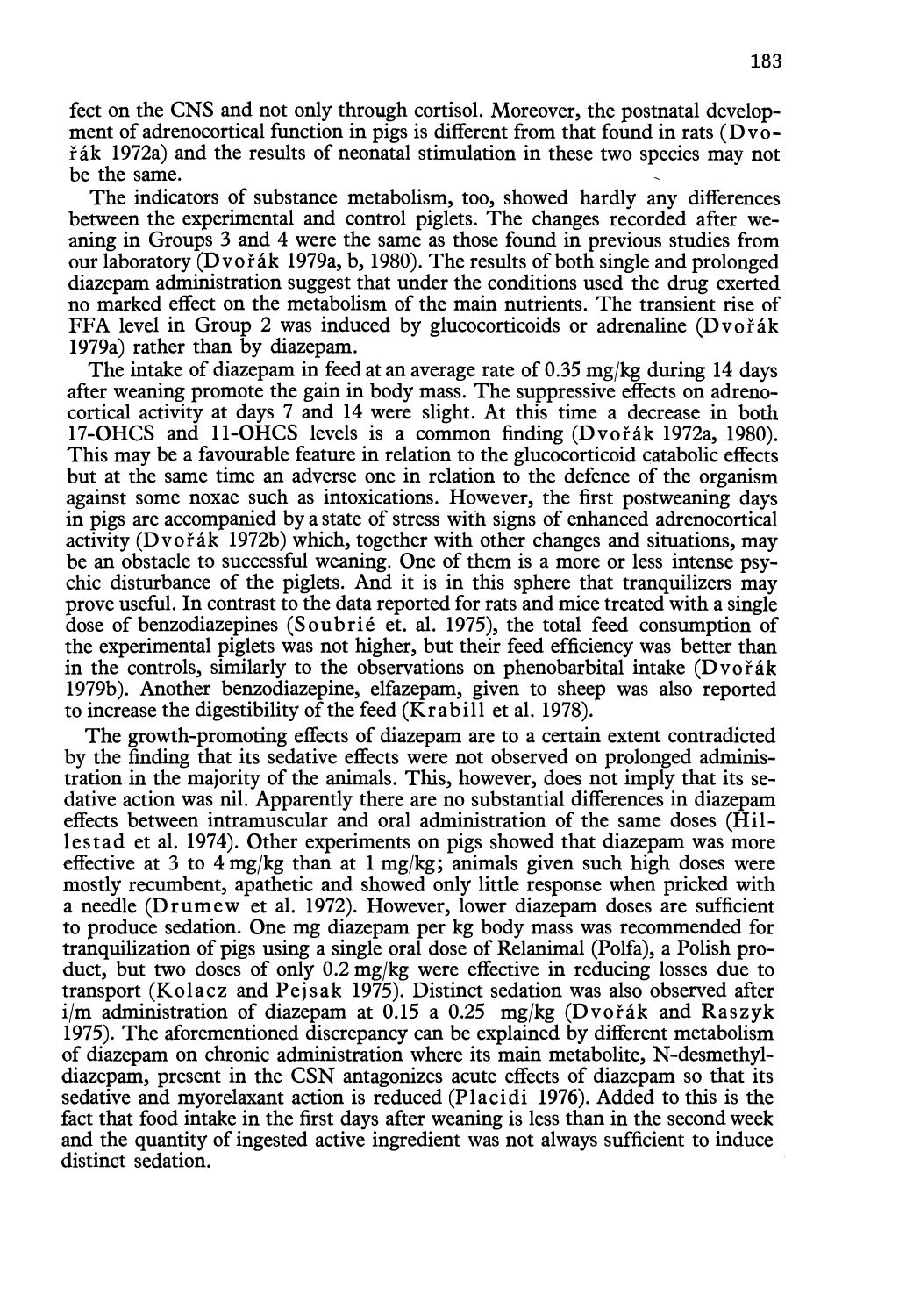It can be concluded that diazepam is a promising drug for treatment of pigs in critical periods and situations, protecting the animals from the consequences of stress and facilitating their adaptation to new environmental conditions. From the practical point of view its neonatal administration as a growth-promoting tool is limited by an increased possibility of tranquilized piglets being lain upon and by undisclosed diazepam action on the liver parenchyma. It can be expected, however, that possible intake of diazepam or its metabolites with milk from medicated sows will not impair the development of their offspring.

## Růstové, metabolické a adrenokortikální účinky jednorázového a opakovaného podávání diazepamu selatům

Ve čtyřech pokusech u sajících a časně odstavených selat byly zjišťovány účinky a potenciální důsledky jednorázové intramuskulární aplikace diazepamu v dávce 0,5 mg/kg a jeho čtrnáctidenního příjmu s krmivem obsahujícím 8 mg/kg. Trankvilizační účinek u novorozených selat byl podstatně silnější než u odstavených a jen u novorozenych pusobil za 2 hodiny zvyseni relativni hmotnosti jater. Nebylo prokazano pusobeni na funkci kury nadledvin, hladina plasmatickych l l-hydroxykortikosteroidů však jevila ve srovnání s kontrolami trend ke snížení. Nebvlo zjisteno ovlivneni koncentrace celkoveho proteinu, glukosy, mocoviny, neesterifikovanych mastnych kyselin ani cholesterolu krevni plasmy. Parenteralni aplikace selatům druhý den po narození nezanechala nepříznivé důsledky; jejich růst, vyjádřený celkovým přírůstkem tělesné hmotnosti, byl do odstavu o 6,8 % lepší než u neošetřených sourozenců. Podobně o 21 % byl růst lepší u selat, která během 14 dní po odstavu od prasnice přijímala s krmivem v průměru 0,35 mg diazepamu na kg telesne hmotnosti, Spotrebou krmiva se nelisila, jeho vyuzitelnost však byla větší než u kontrol. Při této medikaci se sedativní účinek diazepamu u všech selat zřetelně neprojevoval. Naznačené tlumení stresového stavu blokovanim zvyseni hladiny cirkuluiicich kortikosteroidu pri manipulaci s pokusnymi selaty i dalsi pusobeni svedci pro pouzitelnost diazepamu k trankvilizaci prasat.

## Ростовое, метаболическое и адренокортикальное действие единократной и повторной подачи диазепама поросятам

В ходе четырех опытов с молочными поросятами и преждевременно отня-TЫМИ ПОРОСЯТАМИ ВЫЯВЛЯЛОСЬ ДЕЙСТВИЕ И ВОЗМОЖНЫЕ ПОСЛЕДСТВИЯ ЕДИНОКРАТ<sup>-</sup> ного внутримышечного применения диазепама дозой 0,5 мг/кг и его двухнедельного приема с кормом, содержащим 8 мг/кг. Успокаивающее действие у новорожденных поросят выразилось более существенно, чем у отьемных, и лишь у новорожденных он стал причиной увеличения относительного веса печени в течение 2 часов. Воздействие на функцию коры надпоченных желез не было установлено, уровень плазматических 11-гидроксикортикостероидов, однако, по сравнению с контрольной группой отличался тенденцией к понижению. Не было установлено влияние концентрации общего протеина, глюкозы, мочевины, неэстерифицированных жирных кислот, ни холестерина кровяной плазмы. Парентеральное применение поросятам на второй день после опороса не сопровождалось неблагоприятными последствиями; их рост, выраженный в общем приросте веса, до отьема стал на 6,8 % лучше кон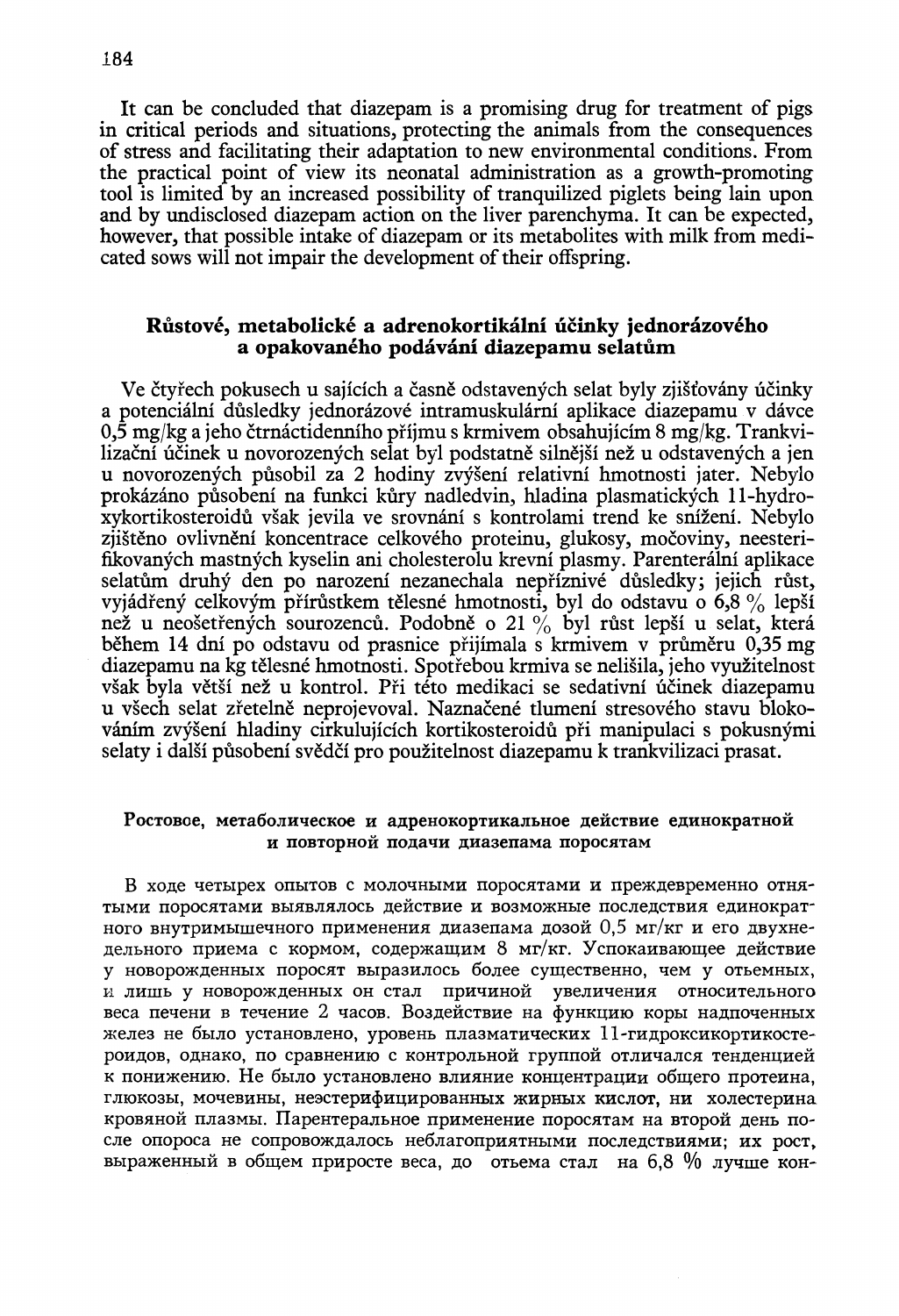трольной группы. Подобным образом, рост у поросят, принимавших в течение двух недель после отъема с кормама в среднем 0.35 мг диазепама на кг живого веса, стал на 21 % лучше. Расходом кормов не отличались, однако, по сравнению с контрольной группой, их используемость была лучше. В ходе использования указанного препарата успокоительное воздействие выявлялось не у всех поросят одинаковым способом. Отмеченное торможение стрессов блокировкой повышения циркулирующих кортикостероидов в ходе обращения с подопытными поросятами и другие виды воздействия свидетельствуют о применимости диазепама с целью успокоения поросят.

### **References**

- BARTOLOMÉ, J. SLOTKIN, T. A.: Effects of postnatal reserpine administration on sympatho-adrenal development in the rat. Biochem. Pharmac., 25, 1976: 1513-1519.
- DANTZER, R.: New aspects of the use of tranquillizers in animal husbandry, with particular reference to pigs. Vet. Sci. Commun., 1, 1977: 161-169.<br>DENENBERG, V. H. - BRUMAGHIM, J. T. - HALTMEYER, G. C. - ZARROW, M. X.:
- Increased adrenocortical activity in the neonatal rat following handling. Endocrinology, 81,
- 1967: 1047-1052.<br>DONE, S. H. LEES, P. DANSIE, O. WATKINS, L. W.: Sedation and restraint of fallow deer with diazepam. Br. vet. J., 131, 1975: 545–548.<br>DÖRNER, G.: Further evidence of permanent behavioural changes in rats treated neonatally
- with neurodrugs. Endokrinologie,  $68, 1976$ :  $345 348$ .
- DRUMEW, D. GEORGIEW, B. KOITSCHEW, K. DILOW, P. MENDOW, C.: Die Wirkung von Diazepam (Faustan) bei landwirtschaftlichen Nutztieren. Mh. Vet. Med.,  $27, 1972: 615 - 621.$
- DVOŘÁK, M.: Adrenocortical function in foetal, neonatal and young pigs. J. Endocr., 54, 1972a:  $473 - 481.$
- DVOŘÁK, M.: Aktivita kůry nadledvin při odstavu selat ve srovnání se stimulací exogenním ACTH. Vet. Med., Praha, 17, 1972b: 671-678.
- DVOŘÁK, M.: Účinky odlišného růstu odstavených selat, hladovění a hormonálního působení na některé metabolické parametry v krevní plazmě. Vet. Med., Praha, 24, 1979a: 301–310.
- DVOŘÁK, M.: Effect of phenobarbital on growth, adrenocortical activity and some metabolic parameters in piglets. Acta vet., Brno, 48 1979b: 67-77.
- DVOŘÁK, M.: Vývoj selat po neonatální vénepunkci nebo orchidektomii. Vet. Med., Praha, 25, 1980 11 – 19.<br>DVOŘÁK, M. – RASZYK, J.: Účinek některých psychofarmak na hematologickou stressovou
- odpověď u selat. Vet. Med., Praha, 20, 1975: 689–699.<br>ERDÖSOVÁ, R. JAKOUBEK, B. KRAUS, M.: Effect of stress and diazepam treatment
- during infancy on corticosterone regulation and androgenic activity in adult male rats. Experientia, 31, 1975: 62.<br>ERDÖSOVÁ, R. – KRAUS, M. – ŘEHULKA, J.: Influence of stress and phenobarbital on
- conticosterone metabolism during early postnatal life of rat. Life Sci., 20, 1977: 459–466.<br>HILLESTAD, L. HANSEN, T. PHARM, B. MELSOM, H. DRIVENES, A.:
- Diazepam metabolism in normal man 1. Serum concentrations and clinical effects after intravenous, intramuscular, and oral administration. Clin. Pharmac. Ther., 16, 1974: 479 - 484.
- HOGARTH, P. J. CHALMERS, P.: Effect of the neonatal administration of a single dose of chlorpromazine on the subsequent sexual development of male mice. J. Reprod. Fert., 34,  $1973: 539 - 541.$
- KOLACZ, R. PEJSAK, Z.: Zapobieganie stresom w warunkach przemysłowych technologii tuczu trzody chlewnej za pomocą preparatu Relanimal. Zycie wet., 50, 1975: 228-230.
- KRABILL, L. F. WANGSNESS, P. J. BAILE, C. A.: Effects of elfazepam on digestibility and feeding behavior in sheep. J. Anim. Sci., 46, 1978: 1356–1359.<br>KUENZIG, W. – KAMM, J. J. – BOUBLIK, M. – BURNS, J. J.: The effect of phenobar-
- bital on the microsomal mixed-function oxidase system and hepatic ultrastructure in the perinatal guineas pig. In: Basic and therapeutic aspects of perinatal pharmacology. Ed. Morselli P. L., Garattini S., Sereni F., New York, 1975, pp. 289–300.<br>LAHTI, R. A. – BARSUHN, C.: The effect of various doses of minor tranquilizers on plasma
- corticosteroids in stressed rats. Res. Commun. chem. Path. Pharmacol., 11, 1975: 595-603.